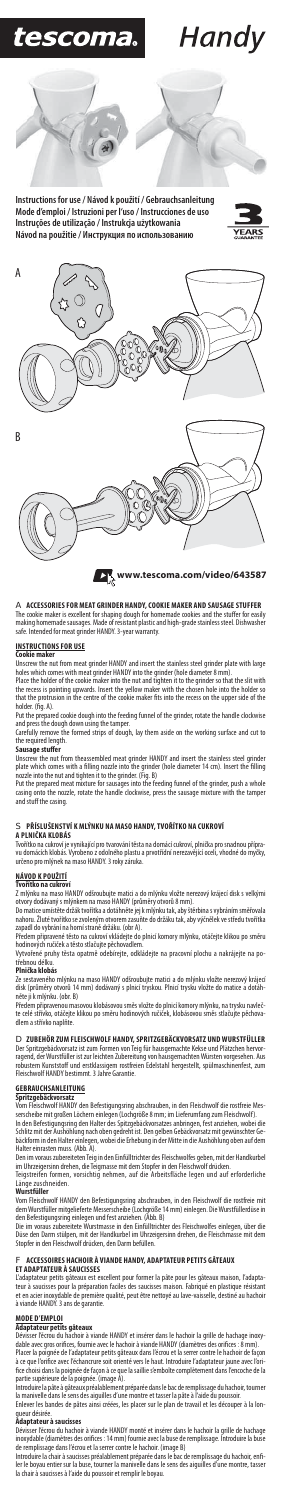### G **ACCESSORI PER TRITACARNE HANDY, FORMA BISCOTTI ED INSACCATORE**

Il forma biscotti è ideale per preparare biscotti di varie forme e l'insaccatore per fare a casa propria salsicce ed insaccati. Prodotti in plastica resistente ed acciaio inossidabile di alta qualità. Lavabili in lavastoviglie. Adatti per essere utilizzati con il tritacarne HANDY. Garanzia 3 anni.

Posizionare il supporto del forma biscotti in prossimità del dado ed avvitarlo per bene in modo tale che la fessura con la rientranza sia rivolta verso l'alto. Inserire il dischetto desiderato nel supporto in modo tale che la sporgenza posta nel centro del forma biscotti si inserisca perfettamente nella<br>fessura sul lato superiore del supporto. (fig. A).

## **ISTRUZIONI PER L'USO Forma biscotti**

Svitare il dado dal tritacarne HANDY ed inserire il disco con fori grandi nella macina (foro con diametro pari a 8 mm).

### H **ACCESORIOS PARA LA PICADORA DE CARNE HANDY, GALLETERA Y EMBUTIDORA DE SALCHICHAS**

Mettere l'impasto dei biscotti all'interno dell'imbuto della macina, ruotare in senso orario la manovella e premere l'impasto con l'apposito pestello.

La galletera es excelente para dar forma a la masa de las galletas caseras y la embutidora de sal-<br>chichas para preparar de forma fácil salchichas caseras. Fabricado de plástico resistente y ace-<br>ro inoxidable de alta cali Garantía de 3 años.

Rimuovere attentamente le strisce di impasto, stenderle su un piano di lavoro e tagliarle nella dimensione desiderata.

### **Insaccatore**

Svitare il dado dal tritacarne HANDY ed inserire il disco in acciaio inossidabile con il beccuccio all'in-terno della macina (foro di diametro pari a 14 mm). Inserire il beccuccio in prossimità del dado ed avvitarlo per bene. (Fig. B)

Mettere l'impasto di carne per salsicce all'interno dell'imbuto della macina, inserire l'involucro per insaccati sul beccuccio, ruotare in senso orario la manovella, premere l'impasto di carne con l'apposito pestello e riempire l'involucro.

O acessório para fazer bolachas é excelente para moldar a massa para fazer bolachas caseiras<br>e o acessório para rechear é excelente para confeccionar enchidos caseiros. Fabricado em plástico<br>resistente e aço inoxidável de usar com o picador de carne HANDY. 3 anos de garantia.

## **INSTRUCCIONES DE USO**

**Galletera**<br>Desenroscar la tuerca de la picadora de carne HANDY e insertar la placa para picar de acero inoxi-<br>dable con agujeros grandes que viene con la picadora de carne HANDY en la picadora (diámetro<br>de agujero 8 mm).

fi que a apontar para cima. Inserir o acessório amarelo com o orifício escolhido no suporte de maneira a que a saliência no centro do acessório encaixe na ranhura no lado superior do suporte. (fig. A).

Colocar a massa para as bolachas no funil do picador, rodar a manivela no sentido dos ponteiros do<br>relógio e pressionar a massa para baixo com a ajuda da prensa.<br>Cuidadosamente retire as tiras de massa formadas, coloque-as do tamanho que desejar.

Colocar el soporte de la galletera en la tuerca y apretarlo de manera que la ranura con la muesca esté hacia arriba. Insertar el cortador amarillo con el orifi cio elegido en el soporte de modo que el saliente del centro de la galletera encaje en la muesca de la parte superior del soporte. (fig.A) Introducir la masa de galletas preparada en el embudo de llenado de la picadora, girar el mango hacia la derecha y presionar la masa hacia abajo utilizando el empujador.

Retirar con cuidado las tiras formadas de masa, dejarlas a un lado en una superficie de trabajo<br>y cortar a la longitud deseada.

### **K** AKCESORIA DO MŁYNKA DO MIESA HANDY, NASADKA DO CIASTEK I NADZIEWARKA **DO KIEŁBAS.**

Nasadka do ciastek jest doskonała do przygotowania domowych ciastek, natomiast nadziewarka<br>ułatwia przygotowanie domowych kiełbas. Akcesoria zostały wykonane z wytrzymałego tworzywa<br>sztucznego oraz z wysokiej jakości stali wiednie do młynka do mięsa HANDY. Gwarancja 3- letnia.

### **Embutidora de salchichas**

Desenroscar la tuerca de la picadora de carne HANDY e insertar la placa para picar de acero inoxi-dable que viene con la boquilla de llenado en la picadora (diámetro de agujero 14 cm). Insertar la

Wcześniej przygotowane ciasto należy umieścić w komorze mielenia, następnie obracać korbką<br>zgodnie z ruchem wskazówek zegara. Ciasto należy ugniatać popychaczem.<br>Utworzone pasy ciasta należy delikatnie zbierać, odkładać na nią długość.

boquilla de llenado en la tuerca y apretar en la picadora. (Fig. B) Introducir la mezcla de carne preparada para salchichas en el embudo de llenado de la picadora, colocar una tripa entera en la boquilla, girar el mango hacia la derecha, presionar la mezcla de salchichas con el empujador y llenar la tripa.

### J **ACESSÓRIOS PARA PICADOR DE CARNE HANDY, PARA FAZER BOLACHAS E ENCHIDOS CASEIROS.**

kými otvormi dodávaný s mlynčekom na mäso HANDY (priemery otvorov 8 mm).<br>Do matice umiestnite držiak tvorítka a dotiahnite ho k mlynčeku tak, aby štrbina s výrezom smero-<br>vala nahor. Žlté tvorítko so zvoleným otvorom zasuň ka zapadol do výrezu na hornej strane držiaka. (obr A).

**INSTRUÇÕES DE UTILIZAÇÃO Acessório para fazer bolachas**

Desapertar a porca do picador de carne HANDY e inserir o disco de aço inoxidável com os orifícios<br>grandes que vêm com o picador de carne HANDY (diâmetro do orifício 8 mm)<br>Colocar o suporte para o acessório de fazer bolacha

Vytvorené pruhy cesta opatrne odoberajte, odkladajte na pracovnú plochu a nakrájajte na potreb-<br>nú dĺžku. nú dĺžku.

Zo zostaveného mlynčeka na mäso HANDY odskrutkujte maticu a do mlynčeka vložte nerezový krájací disk (priemery otvorov 14 mm) dodávaný s plniacou tryskou. Plniacu trysku vložte do n

### **Acessório para rechear enchidos caseiros**

Заранее приготовленное тесто для печенья вкладывайте в наполняющий лоток мясорубки,<br>поворачивайте ручкой по направлению часовой стрелки и тесто проталкивайте толкателем. Получившиеся полосы теста аккуратно откладывайте на рабочую поверхность и нарезайте на необходимую длину.

Desapertar a porca do picador de carne HANDY e inserir o disco ralador em aço inoxidável que vem com um orifício de enchimento no picador (diâmetro do orifício 14 cm). Inserir o orifício de enchimento na porca e apertar no picador. (Fig. B)

Colocar o preparado de carne para os enchidos no funil do picador, pressionar o invólucro no orifício, rodar a manivela no sentido dos ponteiros do relógio, pressionar a mistura com a prensa e rechear o invólucro.

## **INSTRUKCJA UŻYTKOWANIA Nasadka do ciastek**

Z młynka do mięsa HANDY należy odkręcić nakrętkę, a następnie należy włożyć do młynka kółko krojące ze stali nierdzewnej z dużymi otworami, które jest dodawane do młynka do mięsa HANDY (średnica otworów 8 mm).

W nakrętce należy umieścić uchwyt nasadki i docisnąć ją do młynka tak, aby szczelina z wgłębieniem była skierowana w górę. Żółtą nasadkę z wybranym otworem należy wsunąć do uchwytu tak, aby wypukłość w środku nasadki pokryła się z wgłębieniem na górnej stronie uchwytu. (zdj. A).

### **Nadziewarka do kiełbas**

Ze złożonego młynka do mięsa HANDY należy odkręcić nakrętkę, następnie należy włożyć do młyn-ka kółko krojące ze stali nierdzewnej (średnica otworów 14 mm) dostarczane z dyszą napełniającą. Dyszę napełniającą należy włożyć do nakrętki i docisnąć ją do młynka. (zdj. B).

Wcześniej przygotowane nadzienie mięsne kiełbasy należy umieścić w komorze mielenia, na dyszę nawlec całe jelito, następnie należy obracać korbką zgodnie z ruchem wskazówek zegara, mięsne nadzienie należy ugniatać popychaczem i napełniać jelito.

## L **PRÍSLUŠENSTVO K MLYNČEKU NA MÄSO HANDY, TVORÍTKO NA CUKROVINKY A PLNIČKA KLOBÁS**

Tvorítko na cukrovinky je vynikajúce na tvarovanie cesta na domáce cukrovinky, plnička pre ľahkú prípravu domácich klobás. Vyrobené z odolného plastu a prvotriednej nehrdzavejúcej ocele, vhod-né do umývačky, určené pre mlynček na mäso HANDY. 3 roky záruka.

### **NÁVOD NA POUŽITIE**

**Tvorítko na cukrovinky**<br>Z mlynčeka na mäso HANDY odskrutkujte maticu a do mlynčeka vložte nerezový krájací disk s veľ-

Vopred pripravené cesto na cukrovinky vkladajte do plniacej komory mlynčeka, otáčajte kľukou v smere hodinových ručičiek a cesto stláčajte zatláčadlom.

### **Plnička klobás**

a dotiahnite ju k mlynčeku. (obr. B) Vopred pripravenú mäsovú klobásovú zmes vložte do plniacej komory mlynčeka, na trysku navlečte celé črievko, otáčajte kľukou v smere hodinových ručičiek, klobásovú zmes stláčajte zatláčadlom a črievko naplňte.

## P **АКСЕССУАРЫ ДЛЯ МЯСОРУБКИ HANDY, ФОРМОЧКА ДЛЯ ПЕЧЕНЬЯ И НАПОЛНИТЕЛЬ КОЛБАС**

Формочка для печенья прекрасно подходит для приготовления домашнего печенья, напол-нитель - для простого приготовления домашних колбас. Изготовлено из прочного пластика и первоклассной нержавеющей стали, подходит для мытья в посудомоечной машине, предназначено для мясорубки HANDY. Гарантия 3 года.

### **ИНСТРУКЦИЯ ПО ИСПОЛЬЗОВАНИЮ**

### **Формочка для печенья**

С мясорубки HANDY отвинтите гайку и в мясорубку вложите режущий диск из нержавею-щей стали с большими отверстиями, поставляемый с мясорубкой HANDY (диаметры отверстий 8 мм).

В гайку поместите держатель формочки и привинтите его к мясорубке так, чтобы зазор с выемкой был направлен вверх. Желтую формочку с выбранным отверстием поместите в держатель так, чтобы выступ в центре формочки был в выемке на верхней стороне держателя. (рис. А)

### **Наполнитель колбас**

С собранной мясорубки HANDY отвинтите гайку и в мясорубку вложите режущий диск из нежавеющей стали (диаметры отверс<mark>т</mark>ий Наполняющую насадку вложите в гайку и привинтите ее к мясорубке. (рис. Б)

Заранее приготовленную мясную колбасную смесь вложите в наполняющий лоток мясорубки, на насадку наденьте целую кишку, поворачивайте ручку по направлению часовой стр ки, колбасную смесь проталкивайте толкателем и наполните кишку.

Tescoma s.co., Ulescomy 241, 760 01 Zlín, Česká espublika<br>Obstribuito da: Tescoma spa - Cazzago S. Martino (BS) - Italia<br>Obstribuido por: Tescoma España, S.L. Gr. B-35630646<br>Obstribuido por: Tescoma Portugal, Lda<br>Obstribu





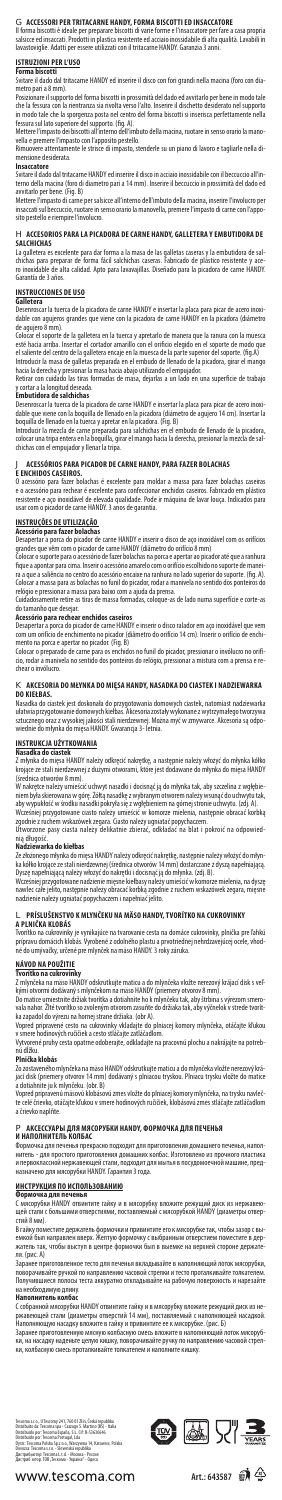# tescoma.

# *Handy*

**Accessories for meat grinder Příslušenství k mlýnku na maso Zubehör zum Fleischwolf Accessoires hachoir à viande Accessori per tritacarne Accesorios para la picadora de carne Acessórios para o picador de carne Akcesoria do młynka do mięsa Príslušenstvo k mlynčeku na mäso Аксессуары для мясорубки** 

## **Art: 643587**

### h **Galletas de vainilla y nuez**

**Ingredientes (para aprox. 35 galletas): 150 gr de harina normal, 100 gr de mantequilla,**  50 gr de azúcar glas, 1 yema de huevo, 50 gr de nueces finamente picadas (solo para las **galletas de nuez), azúcar vainillada mezclada con azúcar glas para cubrir.**

Blend all the ingredients and form dough. Leave the dough to rest in the refrigerator. For walnut cookies, add also 50 g finely ground walnuts into the dough. Use the cookie maker in meat grinder HANDY to prepare shaped dough strips and cut these into pieces. Bake the walnut/vanilla cookies for 15 to 20 minutes in a pre-heated oven at 150 °C until golden brown. Coat the still warm cookies in the mixture of vanilla and icing sugar and leave to cool. Mezclar todos los ingredientes y formar la masa. Dejar la masa reposar en el frigorífico. Para las

### s **Vanilkové a ořechové cukroví**

a **Vanilla and walnut cookies**

**icing sugar for coating**

**Ingredience (pro cca 35 ks cukroví): 150 g hladké mouky, 100 g másla, 50 g mletého cukru, 1 vaječný žloutek, 50 g jemně mletých vlašských ořechů (pouze do ořechového cukroví), vanilkový cukr smíchaný s moučkovým cukrem na obalování**

Ingredients (for approx. 35 cookies): 150 g plain flour, 100 g butter, 50 g icing sugar, 1 egg yolk, 50 g finely ground walnuts (only for the walnut cookies), vanilla sugar mixed with

Všechny ingredience smíchejte dohromady a připravte těsto, které nechejte v lednici odležet. Pro ořechové cukroví přidejte do těsta i 50 g jemně mletých vlašských ořechů. V mlýnku na maso HANDY připravte s pomocí tvořítka na cukroví tvarované pásky těsta, které nakrájejte na kousky. Ořechové i vanilkové cukroví pečte 15 až 20 minut v předem vyhřáté troubě při 150 °C do růžova. Ještě teplé cukroví obalte ve směsi vanilkového a moučkového cukru a nechejte vychladnout.

### d **Kleingebäck mit Vanille- und Nussgeschmack**

**Zutaten (für ca. 35 St. Kleingebäck): 150 g glattes Mehl, 100 g Butter, 50 g Puderzucker, 1 Eigelb, 50 g fein geriebene Wallnüsse (nur für das Kleingebäck mit Nüssen), Vanille- und Puderzucker zum Wälzen**

Sämtliche Zutaten vermischen, zu Teig verarbeiten, im Kühlschrank ruhen lassen. Um Nuss-Plätzchen zu backen, sind dem Teig ebenfalls 50 g fein geriebene Wallnüsse zuzugeben. Im Fleischwolf HANDY mit dem Spritzgebäckvorsatz die Teigstreifen formen, die in Stücke erforderlicher Größe zu schneiden sind. Das Nuss- sowie Vanille-Kleingebäck ca. 15 – 20 Minuten im vorgeheizten Backofen bei 150 °C goldgelb backen. Noch warme Plätzchen im Zucker mit Vanille-Zucker wälzen und auskühlen lassen.

### f **Petits gâteaux ŕ la vanille et aux noix**

**Ingrédients (pour environ 35 pcs de petits gâteaux): 150 g de farine ŕ gâteaux, 100 g de beurre,**  50 g de sucre moulu, 1 jaune d'?uf, 50 g de noix finement moulues (pour les petits gâteaux aux **noix uniquement), sucre vanillé mélangé ŕ du sucre en poudre pour enrober**

Bien mélanger tous les ingrédients, en préparer la pâte, laisser la reposer au réfrigérateur. Pour la préparation de petits gâteaux aux noix, ajouter également 50 g de noix finement moulues ŕ la pâte. Préparer les bandes de pâtes façonnées dans le hachoir ŕ viande HANDY ŕ l'aide de l'adaptateur petits gâteaux, les couper en morceaux. Faire cuire les petits gâteaux aux noix et ŕ la vanille pendant 15-20 minutes environ au four préchauffé ŕ 150 °C jusqu'ŕ obtenir une jolie couleur dorée. Enrober les petits gâteaux encore chauds dans le mélange de sucre vanillé et de sucre en poudre, puis laisser refroidir. g Biscotti alla vaniglia e alle noci

### **Ingredienti (per circa 35 biscotti): 150 g di farina, 100 g di burro, 50 g di zucchero a velo, 1 tuorlo d'uovo, 50 g di noci macinate fi nemente (solo per biscotti alle noci), zucchero vanigliato e zucchero a velo da spargere**

Amalgamare tutti gli ingredienti e formare l'impasto. Lasciare lievitare l'impasto in frigorifero. Per i biscotti alle noci, aggiungere all'impasto anche 50 g di noci macinate finemente. Utilizzare il forma biscotti montato sul tritacarne HANDY per preparare strisce di impasto e tagliare quest'ultime a pezzetti. Cuocere i biscotti alle noci / e alla vaniglia dai 15 ai 20 minuti in forno preriscaldato a 150 °C fino a doratura. Spargere lo zucchero a velo sui biscotti e lasciarli raffreddare.

galletas de nuez, añadir también 50 gr de nueces finamente picadas a la masa. Utilizar la galletera en la picadora de carne HANDY para preparar las tiras de masa con forma y cortarlas en piezas. Hornear las galletas de nuez/vainilla de 15 a 20 minutos en el horno precalentado a 150 °C hasta que estén doradas. Cubrir las galletas aún calientes con la mezcla de vainilla y azúcar glas y dejar enfriar.

### j **Bolachas de baunilha e nozes**

**Ingredientes (para aproximadamente 35 bolachas): 150 g de farinha, 100 g de manteiga, 50 g de açúcar em pó, 1 gema, 50 g de nozes picadas (somente para as bolachas de nozes), açúcar de baunilha misturado com açúcar em pó para a cobertura.**

Misture todos os ingredientes e forme uma massa. Deixe a massa repousar no frigorífico. Para as bolachas de nozes, adicione 50 g de nozes picadas à massa. Use o acessório para fazer bolachas no picador de carne HANDY para preparar tiras de massa e corte-as em pedaços. Cozinhe as bolachas de nozes/baunilha durante 15 a 20 minutos num forno previamente aquecido a 150 °C até ficarem douradas. Revista as bolachas na mistura de baunilha com açúcar em pó e deixe arrefecer.

### **k** Waniliowe i orzechowe ciastka

**Składniki (do przygotowania ok. 35 szt. ciastek): 150 g mąki, 100 g masła, 50 g cukru pudru, 1 żółtko, 50 g drobno mielonych orzechów włoskich (tylko do ciastek orzechowych), cukier waniliowy zmieszany z cukrem pudrem do obtoczenia.**

Wszystkie składniki należy wymieszać i przygotować ciasto, następnie odłożyć je do lodówki. Aby przygotować ciastka orzechowe, należy dodać do ciasta 50 g drobno zmielonych orzechów włoskich. W młynku do mięsa HANDY należy przygotować ukształtowane paski ciasta za pomocą odpowiedniej nasadki do ciasta i pokroić je na kawałki. Orzechowe i waniliowe ciastka należy piec 15 – 20 minut w piekarniku rozgrzanym do 150°C, aż się zarumienią. Jeszcze ciepłe ciastka należy obtoczyć w cukrze waniliowym wymieszanym z cukrem pudrem i odstawić do wystygnięcia.

### l **Vanilkové a orechové cukrovinky**

**Ingrediencie (pre cca 35 ks cukroviniek): 150 g hladkej múky, 100 g masla, 50 g mletého cukru, 1 vaječný žĺtok, 50 g jemne mletých vlašských orechov (len do orechových cukroviniek), vanilkový cukor zmiešaný s práškovým cukrom na obaľovanie**

Všetky ingrediencie zmiešajte dohromady a pripravte cesto, ktoré nechajte v chladničke odležať. Pre orechové cukrovinky pridajte do cesta aj 50 g jemne mletých vlašských orechov. V mlynčeku na mäso HANDY pripravte s pomocou tvorítka na cukroviny tvarované pásky cesta, ktoré nakrájajte na kúsky. Orechové aj vanilkové cukrovinky pečte 15 až 20 minút vo vopred vyhriatej rúre pri 150 °C do ružova. Ešte teplé cukrovinky obaľte v zmesi vanilkového a práškového cukru a nechajte vychladnúť.

### **• Ванильное и ореховое печенье**

**Ингредиенты (для 35 шт. печенья) 150 г простой муки, 100 г масла, 50 г сахарной пудры, 1 яичный желток, 50 г молотых грецких орехов (только для орехового печенья), ванильный сахар, смешанный с сахарной пудрой для обкатывания.**

Все ингредиенты смешайте и приготовьте тесто, которое поместите на некоторое время в холодильник. Для орехового печенья добавьте в тесто 50 г молотых грецких орехов. В мясорубке HANDY приготовьте с помощью формочки для печенья полосы теста, которые нарежьте на куски. Ореховое и ванильное печенье выпекайте 15-20 минут в предварительной разогретой духовке при 150 °C до золотистого цвета. Еще теплое печенье обваляйте с смеси ванильного сахара и сахарной пудры и дайте остыть.